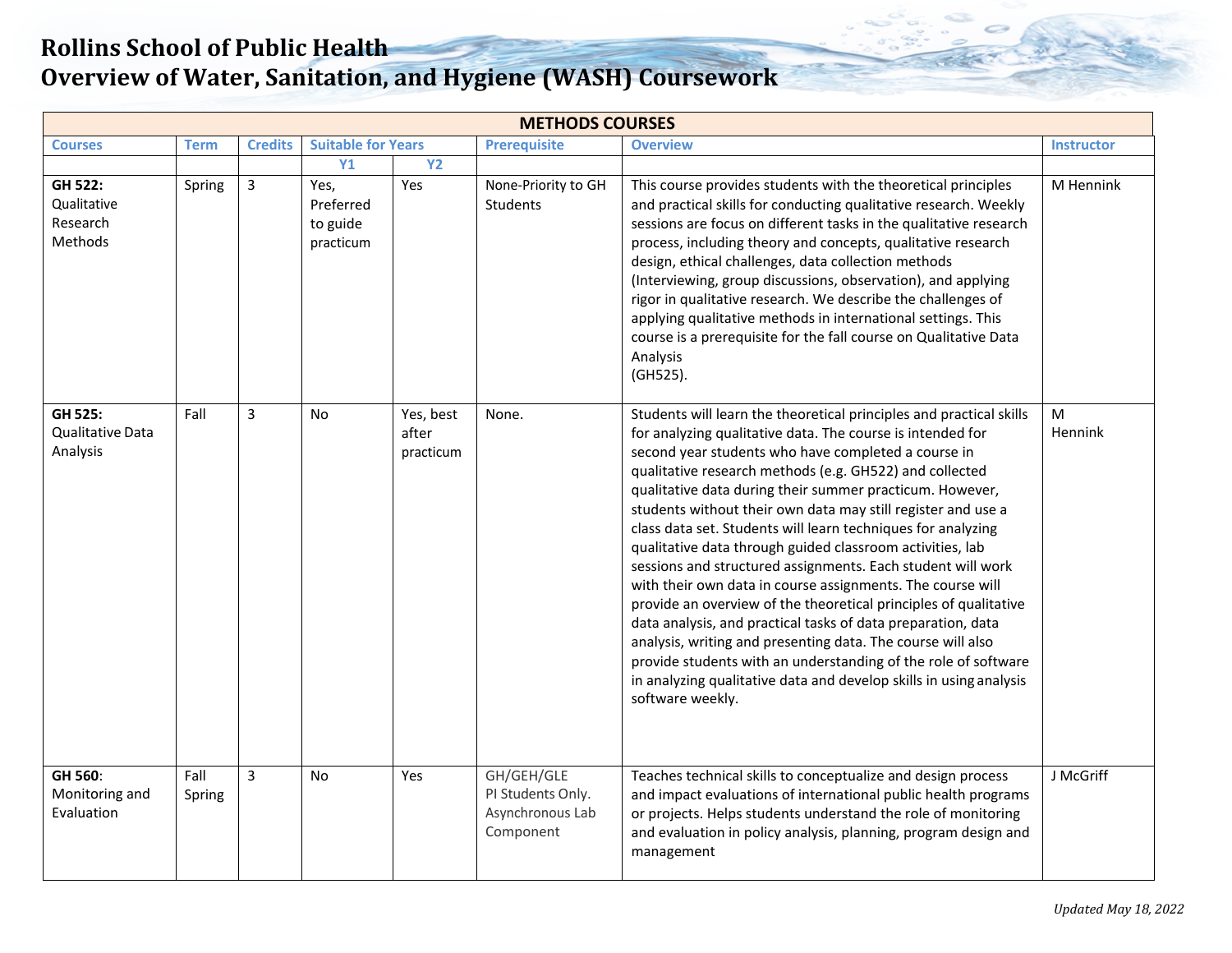| <b>METHODS COURSES</b>                                   |                  |                |                           |           |                     |                                                                                                                                                                                                                                                                                                                                                                                                                                                                          |                   |  |  |  |  |  |
|----------------------------------------------------------|------------------|----------------|---------------------------|-----------|---------------------|--------------------------------------------------------------------------------------------------------------------------------------------------------------------------------------------------------------------------------------------------------------------------------------------------------------------------------------------------------------------------------------------------------------------------------------------------------------------------|-------------------|--|--|--|--|--|
| <b>Courses</b>                                           | <b>Term</b>      | <b>Credits</b> | <b>Suitable for Years</b> |           | <b>Prerequisite</b> | <b>Overview</b>                                                                                                                                                                                                                                                                                                                                                                                                                                                          | <b>Instructor</b> |  |  |  |  |  |
|                                                          |                  |                | <b>Y1</b>                 | <b>Y2</b> |                     |                                                                                                                                                                                                                                                                                                                                                                                                                                                                          |                   |  |  |  |  |  |
| <b>INFO 530:</b><br>Geographic<br>Information<br>Systems | Fall &<br>Spring |                | Yes                       | Yes       | None                | This course introduces the use of geographic information systems<br>(GIS) in the analysis of public health data. We develop GIS skills<br>through homework and case studies, and particularly address basis<br>GIS operations such as buffering, layering, summarizing, geocoding,<br>digitizing, and spatial queries. ** Students must tell instructor that<br>they are in the WASH Certificate Program so the<br>instructor can arrange for the use of a WASH dataset. | Team              |  |  |  |  |  |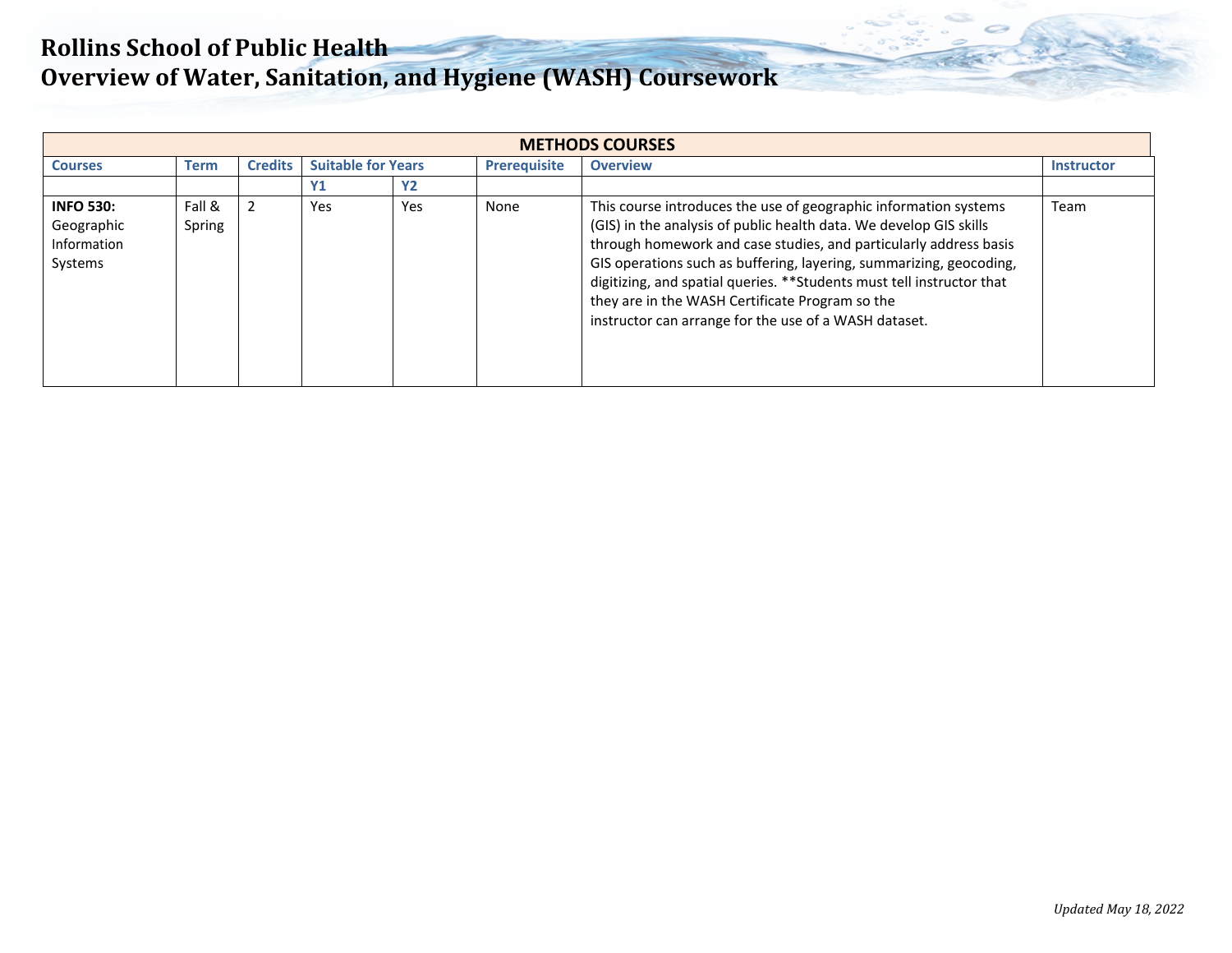| <b>BIOLOGY COURSES</b>                                                              |             |                |                                |                           |                                                         |                                                                                                                                                                                                                                                                                                                                                                                                                                                                                                                                                                                    |                                  |  |  |  |  |
|-------------------------------------------------------------------------------------|-------------|----------------|--------------------------------|---------------------------|---------------------------------------------------------|------------------------------------------------------------------------------------------------------------------------------------------------------------------------------------------------------------------------------------------------------------------------------------------------------------------------------------------------------------------------------------------------------------------------------------------------------------------------------------------------------------------------------------------------------------------------------------|----------------------------------|--|--|--|--|
| <b>Courses</b>                                                                      | <b>Term</b> | <b>Credits</b> |                                | <b>Suitable for Years</b> | <b>Prerequisite</b>                                     | <b>Overview</b>                                                                                                                                                                                                                                                                                                                                                                                                                                                                                                                                                                    | <b>Instructor</b>                |  |  |  |  |
| <b>GH 511: International</b><br><b>Infectious Disease</b>                           | Spring      | $\overline{2}$ | <b>Y1</b><br>GH<br><b>ONLY</b> | <b>Y2</b><br>GH Only      | None                                                    | Offers an epidemiological, clinical and public health<br>perspective of selected acute infectious diseases of current<br>national and international interest. Emphasizes the agent,<br>methods of transmission, the host, role of surveillance, and<br>methods of control and prevention. This course may be used<br>for elective OR biology credit.                                                                                                                                                                                                                               | Bednarcyzk                       |  |  |  |  |
| GH 516: Global<br>Perspectives in<br><b>Parasitic Diseases</b>                      | Spring      | 3              | Yes                            | Yes                       | EPI530 may<br>be taken<br>concurrently                  | Focuses on prevalent parasitic infections seen in this country<br>as well as those seen primarily abroad. Topics include parasite<br>lifecycles, immunology, diagnostic methods, clinical<br>manifestations, treatment and follow up, complications,<br>epidemiology, prevention and control, methods of<br>transmission, and future research priorities                                                                                                                                                                                                                           | Paulina<br>Rebolledo<br>Esteinou |  |  |  |  |
| <b>GH 517/EPI 517: Case</b><br>Studies in Infectious<br><b>Disease Epidemiology</b> | Fall        | $\overline{2}$ |                                |                           | EPI 504 or EPI<br>530 cross<br>listed with EPI<br>517   | Provides training in the investigation, control, and prevention<br>of infectious diseases by both descriptive and analytic<br>epidemiological techniques. Students work with infectious<br>diseases of national and international interest. This course<br>may be used for elective OR biology credit.                                                                                                                                                                                                                                                                             | Spaulding/<br>Fairley            |  |  |  |  |
| GH 518 / EPI 562:<br><b>Emerging Infectious</b><br><b>Diseases</b>                  | Spring      | $\overline{2}$ | <b>Yes</b>                     | Yes                       | EPI 504 or EPI<br>530 or<br>permission of<br>instructor | Spring. Prerequisite/concurrent: EPI 504 or EPI 530 or<br>permission of instructor. Previous course work in microbiology<br>strongly preferred. Examines factors that contribute to the<br>emergence and re-emergence of infectious diseases, and<br>provides a framework for assessing the public health threat<br>from infectious diseases and for recommending an appropriate<br>response. Fundamental principles of infectious disease<br>surveillance and epidemiology, as well as pathogenesis, are<br>addressed. This course may be used for elective OR biology<br>credit. | Fridkin                          |  |  |  |  |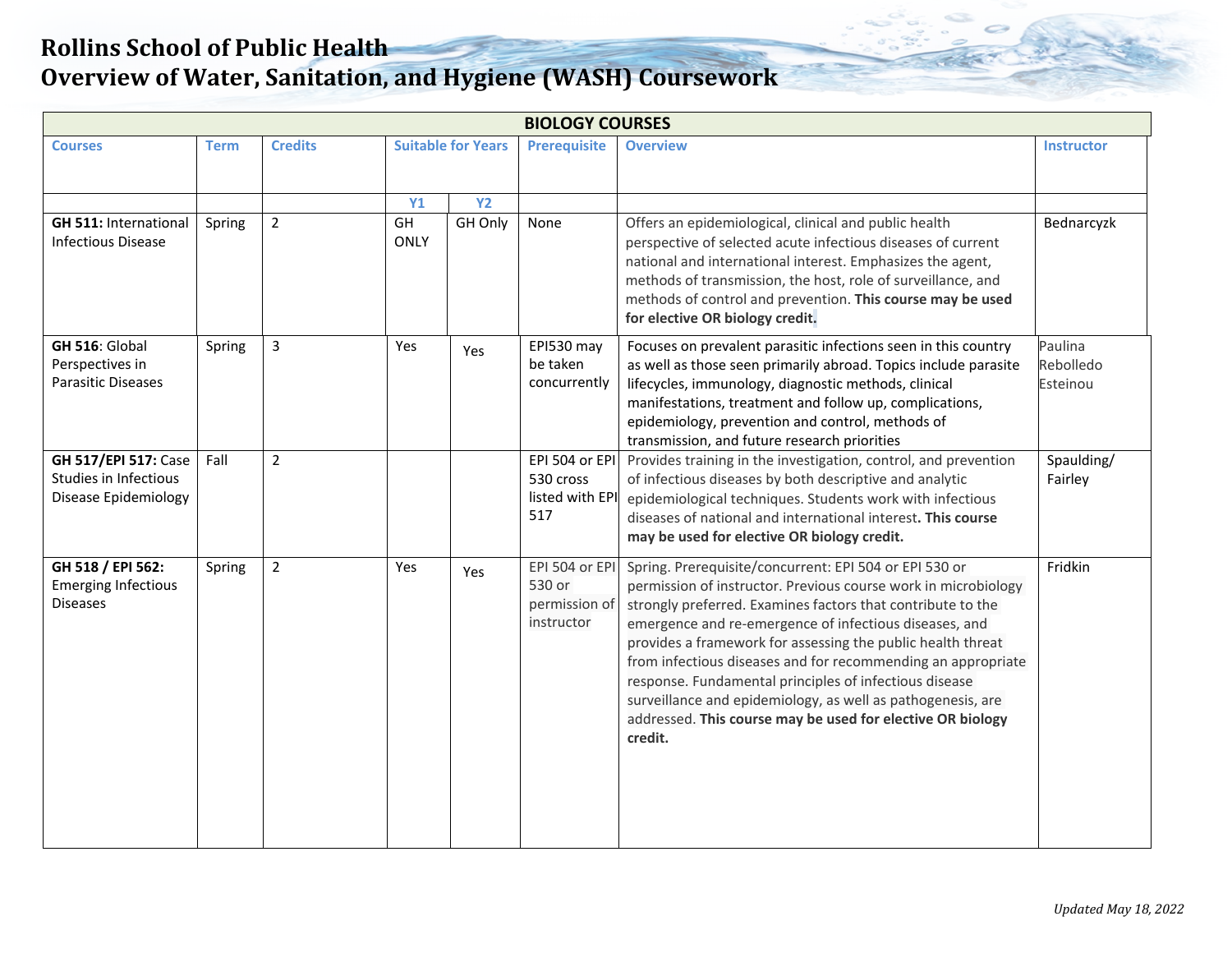## **Rollins School of Public Health Overview of Water, Sanitation, and Hygiene (WASH) Coursework**

| <b>GH 580:</b><br>Environmental<br>Microbiology: Control<br>of Food and<br>Waterborne Diseases | Spring<br>January<br>short<br>course |  | Yes | Yes | None | Introduction to waterborne and foodborne diseases. Covers<br>basic microbiology and epidemiology of enteric diseases,<br>including descriptions of outbreaks and surveillance systems<br>within the US and the global burden of disease.<br>Features lectures from CDC leaders in enteric diseases. | Moe /<br>Gangarosa |
|------------------------------------------------------------------------------------------------|--------------------------------------|--|-----|-----|------|-----------------------------------------------------------------------------------------------------------------------------------------------------------------------------------------------------------------------------------------------------------------------------------------------------|--------------------|
|------------------------------------------------------------------------------------------------|--------------------------------------|--|-----|-----|------|-----------------------------------------------------------------------------------------------------------------------------------------------------------------------------------------------------------------------------------------------------------------------------------------------------|--------------------|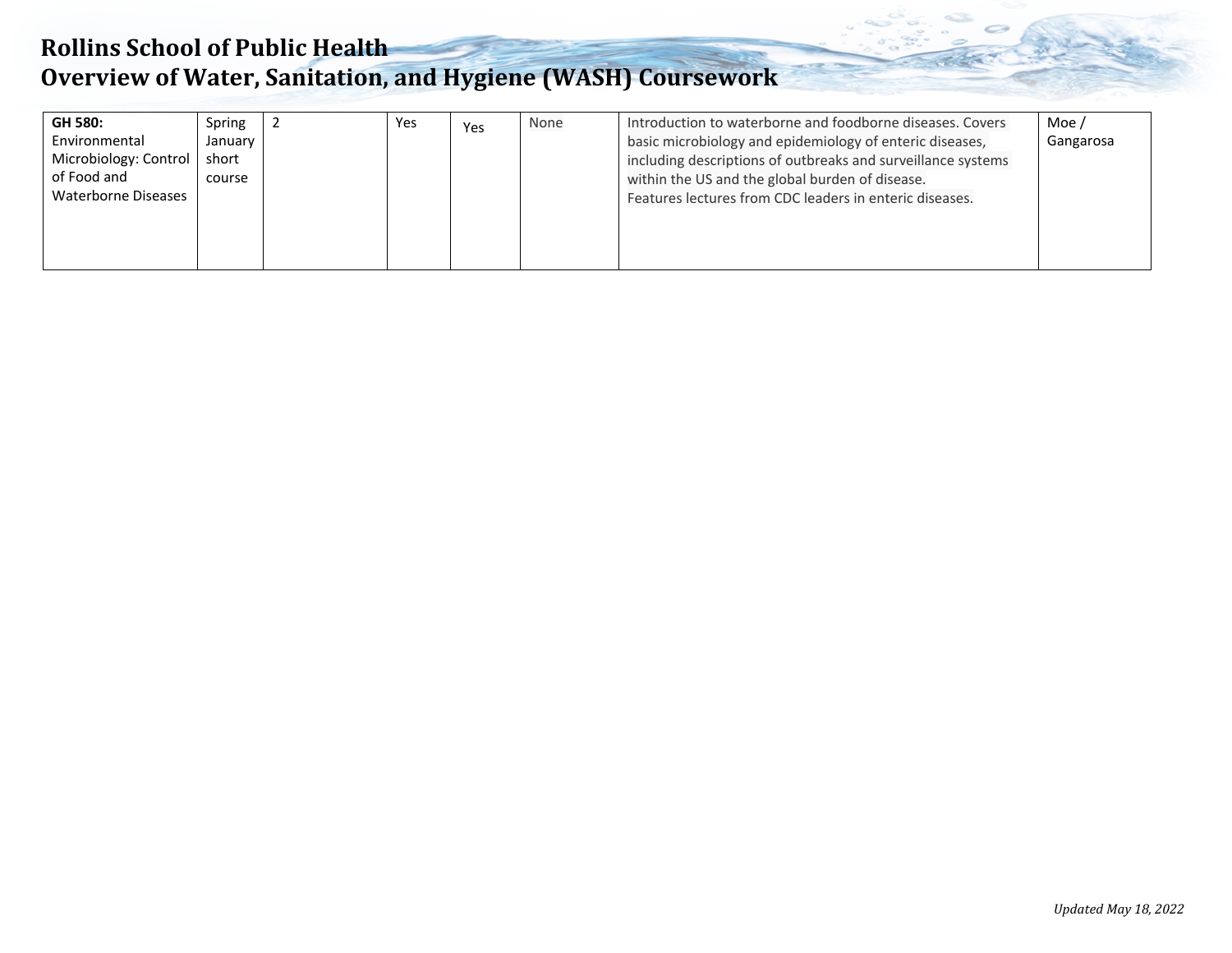| <b>ELECTIVE COURSES</b>                                                              |        |                |                                                     |                                                     |                     |                                                                                                                                                                                                                                                                                                                                                                                                                                                                                                                                                                                                                                                                                                                                             |                   |  |  |  |  |
|--------------------------------------------------------------------------------------|--------|----------------|-----------------------------------------------------|-----------------------------------------------------|---------------------|---------------------------------------------------------------------------------------------------------------------------------------------------------------------------------------------------------------------------------------------------------------------------------------------------------------------------------------------------------------------------------------------------------------------------------------------------------------------------------------------------------------------------------------------------------------------------------------------------------------------------------------------------------------------------------------------------------------------------------------------|-------------------|--|--|--|--|
| <b>Courses</b>                                                                       | Term   | <b>Credits</b> |                                                     | <b>Suitable for Years</b>                           | <b>Prerequisite</b> | <b>Overview</b>                                                                                                                                                                                                                                                                                                                                                                                                                                                                                                                                                                                                                                                                                                                             | <b>Instructor</b> |  |  |  |  |
|                                                                                      |        |                | <b>Y1</b>                                           | <b>Y2</b>                                           |                     |                                                                                                                                                                                                                                                                                                                                                                                                                                                                                                                                                                                                                                                                                                                                             |                   |  |  |  |  |
| EH 570:<br>Environmental and<br><b>Occupational Health</b>                           | Spring | $\overline{2}$ | <b>NON EH</b><br>students<br>must get<br>permission | <b>NON EH</b><br>students<br>must get<br>permission | None                | This course introduces students to the major laws and<br>regulations applicable to environmental and occupational<br>health in the United States. We will also explore the history,<br>politics, economics, and ethics of environmental and<br>occupational health policy. Readings, discussion and<br>occasional guest speakers also explore issues of equity and<br>environmental justice. Case studies, in-class- activities and a<br>policy analysis assignment will emphasize the challenges of<br>environmental and occupational health policy "Students must<br>tell instructor that they are in the WASH Certificate Program<br>and arrange for a WASH-related final project in order to<br>obtain credit for the WASH certificate" | Clasen            |  |  |  |  |
| EH 582/GH 582:<br><b>Global Climate</b><br>Change: Health<br>Impacts and<br>Response | Fall   | $\overline{2}$ | Yes                                                 | Yes                                                 | None                | This course will explore the public health effects of global<br>climate change, epidemiologic and other methods for<br>understanding and studying these effects, the public health<br>adaptation response, and potential mitigation efforts and<br>activities. Public health responses will be discussed with<br>particular focus on global health issues. The course will<br>emphasize a practical approach to vulnerability and risk<br>assessment, and students will develop skills<br>assessing the risks of particular climate-related health<br>impacts.                                                                                                                                                                              | Scovronick        |  |  |  |  |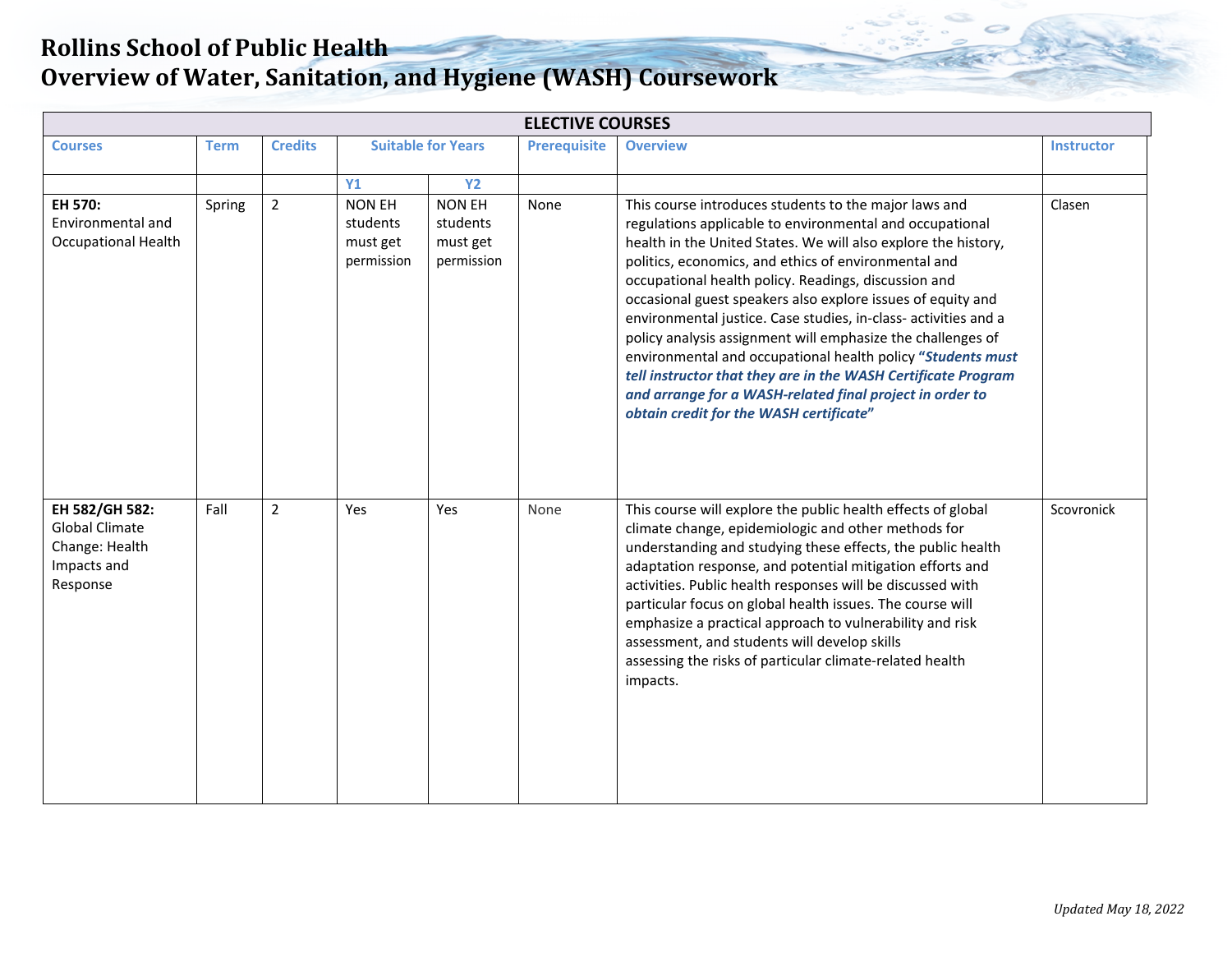| <b>ELECTIVE COURSES</b> |             |                |                           |           |                     |                                                                                                                                      |                   |  |  |  |  |
|-------------------------|-------------|----------------|---------------------------|-----------|---------------------|--------------------------------------------------------------------------------------------------------------------------------------|-------------------|--|--|--|--|
| <b>Courses</b>          | <b>Term</b> | <b>Credits</b> | <b>Suitable for Years</b> |           | <b>Prerequisite</b> | <b>Overview</b>                                                                                                                      | <b>Instructor</b> |  |  |  |  |
|                         |             |                |                           |           |                     |                                                                                                                                      |                   |  |  |  |  |
|                         |             |                | <b>Y1</b>                 | <b>Y2</b> |                     |                                                                                                                                      |                   |  |  |  |  |
| EH 586 Advanced         | Spring      | $\overline{2}$ | yes                       | Yes       |                     | Recommended prerequisite: EH 582/GH 582. Building on EH/GH                                                                           | Yang Liu          |  |  |  |  |
| Seminar in Climate      |             |                |                           |           |                     | 582, this course offers an advanced examination of climate and                                                                       |                   |  |  |  |  |
| Change and Health       |             |                |                           |           |                     | health research and solutions. On the research side, this course                                                                     |                   |  |  |  |  |
|                         |             |                |                           |           |                     | will use an in-depth climate health impact assessment study to                                                                       |                   |  |  |  |  |
|                         |             |                |                           |           |                     | demonstrate scientific premise, study design, data access and<br>processing, research methodology, results visualization and         |                   |  |  |  |  |
|                         |             |                |                           |           |                     | interpretation. On the solutions side, we will unpack the history                                                                    |                   |  |  |  |  |
|                         |             |                |                           |           |                     | and current state of play of global and national climate policy                                                                      |                   |  |  |  |  |
|                         |             |                |                           |           |                     | while also diving deep into state and local efforts. In addition, we                                                                 |                   |  |  |  |  |
|                         |             |                |                           |           |                     | will pursue emerging topics related to climate change research and                                                                   |                   |  |  |  |  |
|                         |             |                |                           |           |                     | policy. Throughout the semester, students will work on a project                                                                     |                   |  |  |  |  |
|                         |             |                |                           |           |                     | that will contribute to the Georgia Climate Project, a multi-                                                                        |                   |  |  |  |  |
|                         |             |                |                           |           |                     | university consortium co-founded by Emory. Through this effort                                                                       |                   |  |  |  |  |
|                         |             |                |                           |           |                     | we will apply systems thinking tools to propose strategies and<br>identify stakeholders important for implementing climate solutions |                   |  |  |  |  |
|                         |             |                |                           |           |                     |                                                                                                                                      |                   |  |  |  |  |
| EH 590R - Design,       | Spring      | $\mathbf{1}$   | Yes                       | Yes       | None                | This course is a collaboration between Emory University and                                                                          | Freeman           |  |  |  |  |
| delivery, and           |             |                |                           |           |                     | UNICEF. The purpose of this course is to support applied                                                                             |                   |  |  |  |  |
| assessment of WASH      |             |                |                           |           |                     | learning on developing, executing, and evaluating sustainable                                                                        |                   |  |  |  |  |
| in schools programs     |             |                |                           |           |                     | and inclusive WASH in Schools interventions in collaboration                                                                         |                   |  |  |  |  |
|                         |             |                |                           |           |                     | with local, sub-national, and national stakeholders. The course<br>includes 10 online modules taught live every other week and a     |                   |  |  |  |  |
|                         |             |                |                           |           |                     | final case study assignment. The course will support participants                                                                    |                   |  |  |  |  |
|                         |             |                |                           |           |                     | to identify areas of concern, advocate for improved WASH                                                                             |                   |  |  |  |  |
|                         |             |                |                           |           |                     | conditions, select appropriate behavior change and technology                                                                        |                   |  |  |  |  |
|                         |             |                |                           |           |                     | approaches, and monitor program outputs and outcomes.                                                                                |                   |  |  |  |  |
|                         |             |                |                           |           |                     | Course participants will include MPH students, UNICEF filed                                                                          |                   |  |  |  |  |
|                         |             |                |                           |           |                     | officers, government stakeholders, and other sectorial                                                                               |                   |  |  |  |  |
|                         |             |                |                           |           |                     | stakeholders and is designed to ensure active participation and<br>sharing of experience and                                         |                   |  |  |  |  |
|                         |             |                |                           |           |                     | information between participants.                                                                                                    |                   |  |  |  |  |
|                         |             |                |                           |           |                     |                                                                                                                                      |                   |  |  |  |  |
|                         |             |                |                           |           |                     |                                                                                                                                      |                   |  |  |  |  |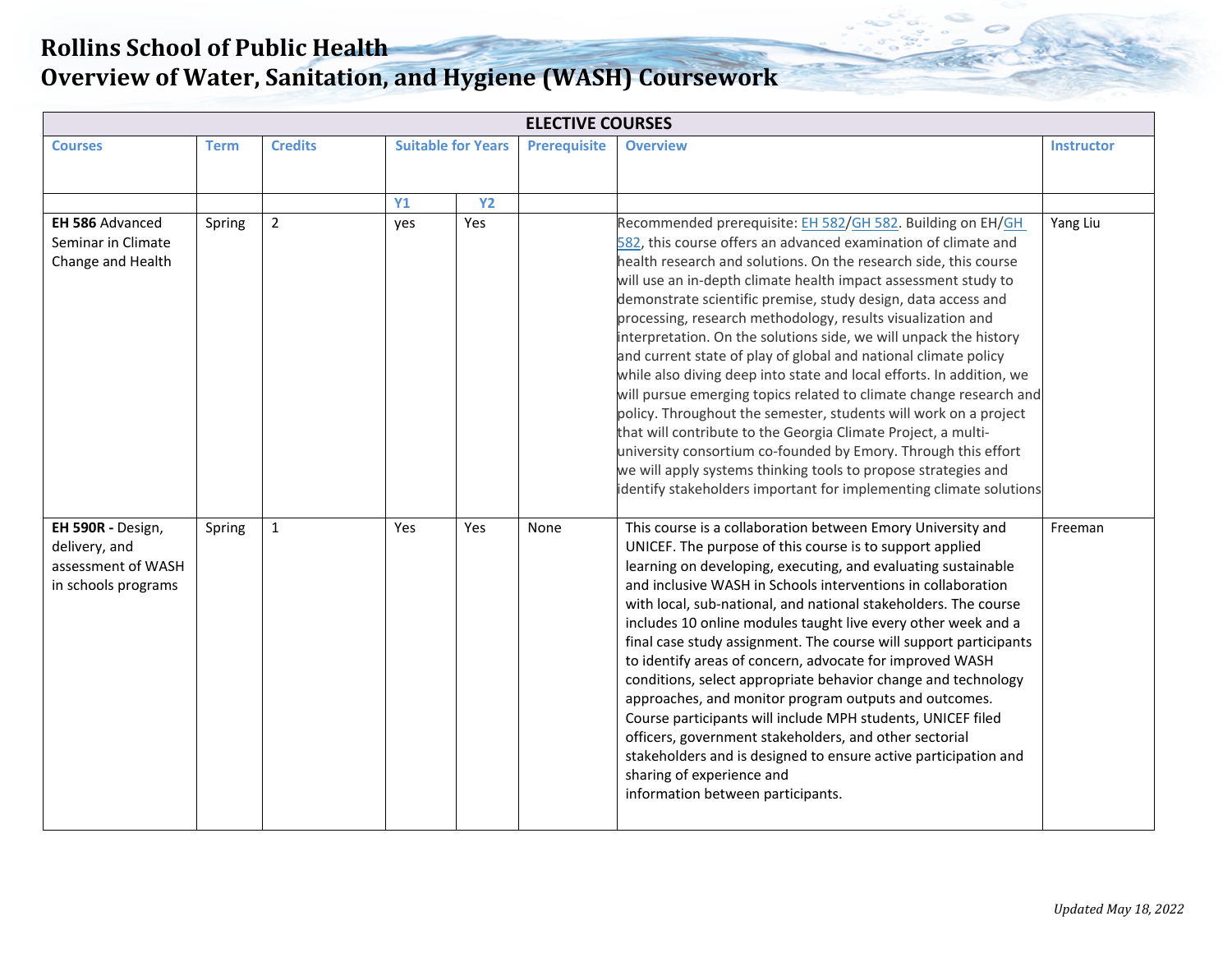| <b>ELECTIVE COURSES</b>                                                       |             |                |                                                  |           |      |                                                                                                                                                                                                                                                                                                                                                                                                                                                                                                                                                                                                                                                                                                                                                                                                                                                                   |                   |  |  |  |  |
|-------------------------------------------------------------------------------|-------------|----------------|--------------------------------------------------|-----------|------|-------------------------------------------------------------------------------------------------------------------------------------------------------------------------------------------------------------------------------------------------------------------------------------------------------------------------------------------------------------------------------------------------------------------------------------------------------------------------------------------------------------------------------------------------------------------------------------------------------------------------------------------------------------------------------------------------------------------------------------------------------------------------------------------------------------------------------------------------------------------|-------------------|--|--|--|--|
| <b>Courses</b>                                                                | <b>Term</b> | <b>Credits</b> | <b>Suitable for Years</b><br><b>Prerequisite</b> |           |      | <b>Overview</b>                                                                                                                                                                                                                                                                                                                                                                                                                                                                                                                                                                                                                                                                                                                                                                                                                                                   | <b>Instructor</b> |  |  |  |  |
|                                                                               |             |                | <b>Y1</b>                                        | <b>Y2</b> |      |                                                                                                                                                                                                                                                                                                                                                                                                                                                                                                                                                                                                                                                                                                                                                                                                                                                                   |                   |  |  |  |  |
| <b>EH 590R - Section</b><br>3793 Planetary<br>Health                          | Spring      | $\mathbf{1}$   | Yes                                              | Yes       | None | Human beings are profoundly altering the natural systems of<br>the planet, resulting in a variety of unintended population<br>health consequences. This course explores several of the<br>mechanisms by which humans are influencing the physical,<br>chemical, and ecological conditions on the planet, and some of<br>the potential consequences of those ongoing changes in<br>systems for human societies. Although all topics presented in<br>this course are intersectional, the first half of the class places<br>greater emphasis on planetary health impacts of ecosystem<br>changes, and the second half of the class places greater<br>emphasis on the planetary health impacts of geological and<br>atmospheric changes. Successful completion of this course will<br>refine skills in systems thinking and regard for<br>planetary health challenges | Gribble           |  |  |  |  |
| EPI 544:<br>Epidemiology of<br>Foodborne and<br>Waterborne<br><b>Diseases</b> | Fall        | $\mathbf{1}$   | Yes                                              | Yes       |      | Prerequisite/concurrent: EPI 504 or EPI 530. Covers the basic<br>epidemiology of infectious foodborne and diarrheal diseases of<br>the United States and the world. Uses the study of these<br>diseases and outbreak investigations to develop broadly<br>applicable epidemiologic skills. Explores dynamic relationship<br>between changing global environment and human health-<br>evolving and emerging pathogens, changes in food production<br>and distribution, and changes in the human population.                                                                                                                                                                                                                                                                                                                                                        | Friedman          |  |  |  |  |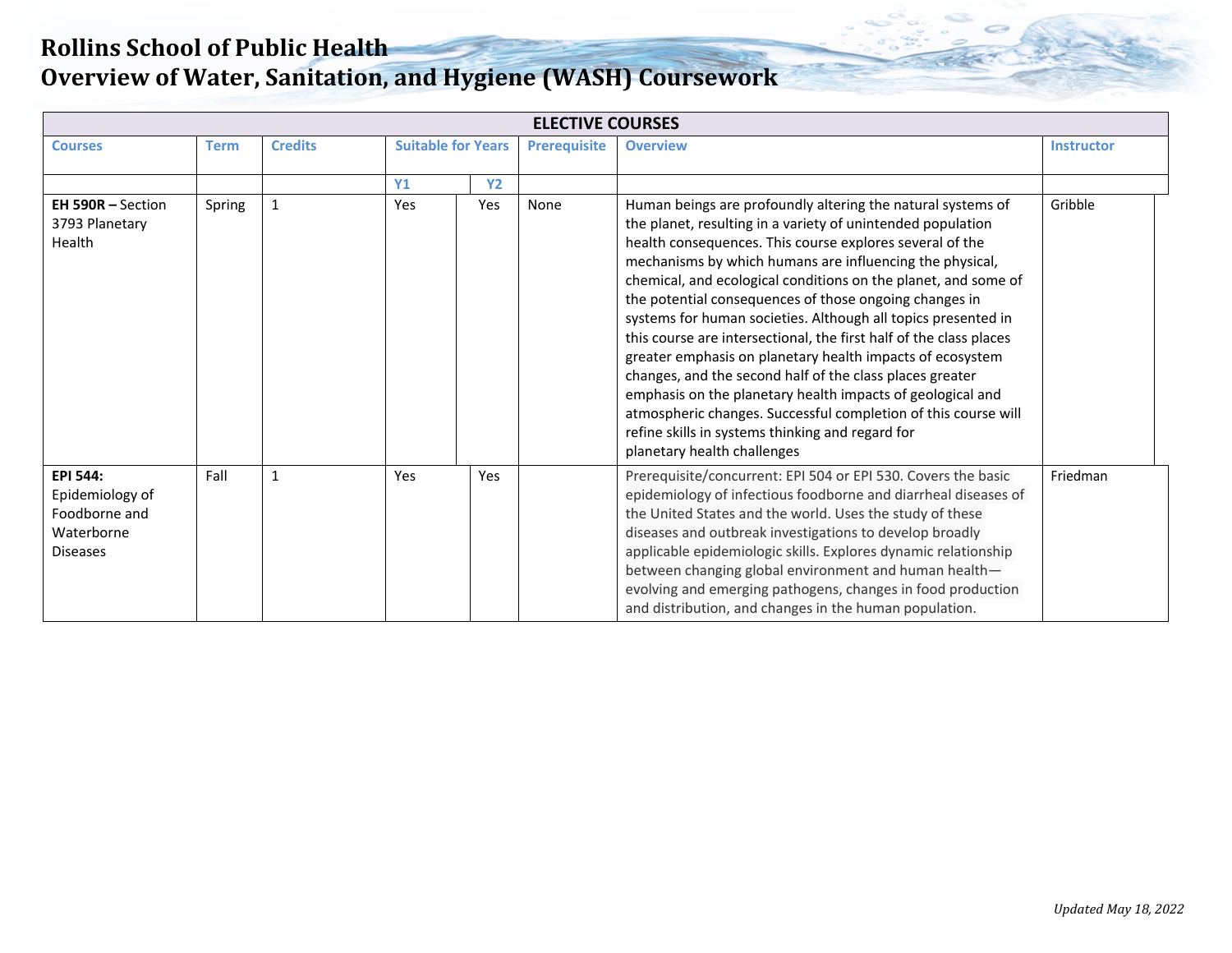| <b>ELECTIVE COURSES</b>                                                                  |             |                |                           |            |                                                       |                                                                                                                                                                                                                                                                                                                                                                                                                                                                                                                                                                                                    |                   |  |  |  |  |  |
|------------------------------------------------------------------------------------------|-------------|----------------|---------------------------|------------|-------------------------------------------------------|----------------------------------------------------------------------------------------------------------------------------------------------------------------------------------------------------------------------------------------------------------------------------------------------------------------------------------------------------------------------------------------------------------------------------------------------------------------------------------------------------------------------------------------------------------------------------------------------------|-------------------|--|--|--|--|--|
| <b>Courses</b>                                                                           | <b>Term</b> | <b>Credits</b> | <b>Suitable for Years</b> |            | <b>Prerequisite</b>                                   | <b>Overview</b>                                                                                                                                                                                                                                                                                                                                                                                                                                                                                                                                                                                    | <b>Instructor</b> |  |  |  |  |  |
|                                                                                          |             |                | Y1                        | <b>Y2</b>  |                                                       |                                                                                                                                                                                                                                                                                                                                                                                                                                                                                                                                                                                                    |                   |  |  |  |  |  |
| EPI 569:<br>Concepts and<br>Methods in<br><b>Infectious Disease</b><br>Epidemiology      | Fall        | $\overline{2}$ | Yes                       | Yes        |                                                       | Fall. Prerequisites EPI 517, EPI 530, and EPI 540 or instructor<br>permission. The course will provide an overview of the history,<br>concepts and analytical methods that specifically apply to the<br>study of infectious diseases. The course covers a range of<br>methodological approaches and concepts for infectious disease<br>epidemiology including natural history, household transmissions<br>studies, concepts of dynamic modeling, sero-epidemiology<br>vaccines and vaccine epidemiology, molecular epidemiology and<br>pathogen strain dynamics, and emerging infectious diseases. | Lopman            |  |  |  |  |  |
| <b>GEH 571: Global</b><br>Environmental<br>Health Policy: Power,<br>Science, and Justice | Spring      | $\overline{2}$ | <b>Yes</b>                | Yes        | None                                                  | This seminar encourages students to explore the forces that<br>influence the development of environmental health policy,<br>particularly in low income countries. Using a case study<br>approach that draws on the instructors experience in<br>international water and sanitation, the course examines the<br>actors, the agendas and strategies, and political, social, legal<br>and economic systems in which they operate. Special emphasis<br>on the role of research and scientific evidence in<br>Environmental Health policymaking.                                                        | Clasen            |  |  |  |  |  |
| <b>GH 511: International</b><br><b>Infectious Disease</b>                                | Spring      | $\overline{2}$ | <b>GH ONLY</b>            | GH<br>Only | None                                                  | Offers an epidemiological, clinical and public health perspective<br>of selected acute infectious diseases of current national and<br>international interest. Emphasizes the agent, methods of<br>transmission, the host, role of surveillance, and methods of<br>control and prevention. This course may be used for elective<br>OR biology credit.                                                                                                                                                                                                                                               | Bednarcyzk        |  |  |  |  |  |
| GH 517/EPI 517:<br>Case Studies in<br><b>Infectious Disease</b><br>Epidemiology          | Fall        | $\overline{2}$ |                           |            | EPI 504 or EPI<br>530 cross<br>listed with<br>EPI 517 | Provides training in the investigation, control, and prevention of<br>infectious diseases by both descriptive and analytic<br>epidemiological techniques. Students work with infectious<br>diseases of national and international interest. This course may<br>be used for elective OR biology credit.                                                                                                                                                                                                                                                                                             | Spaulding/Fairley |  |  |  |  |  |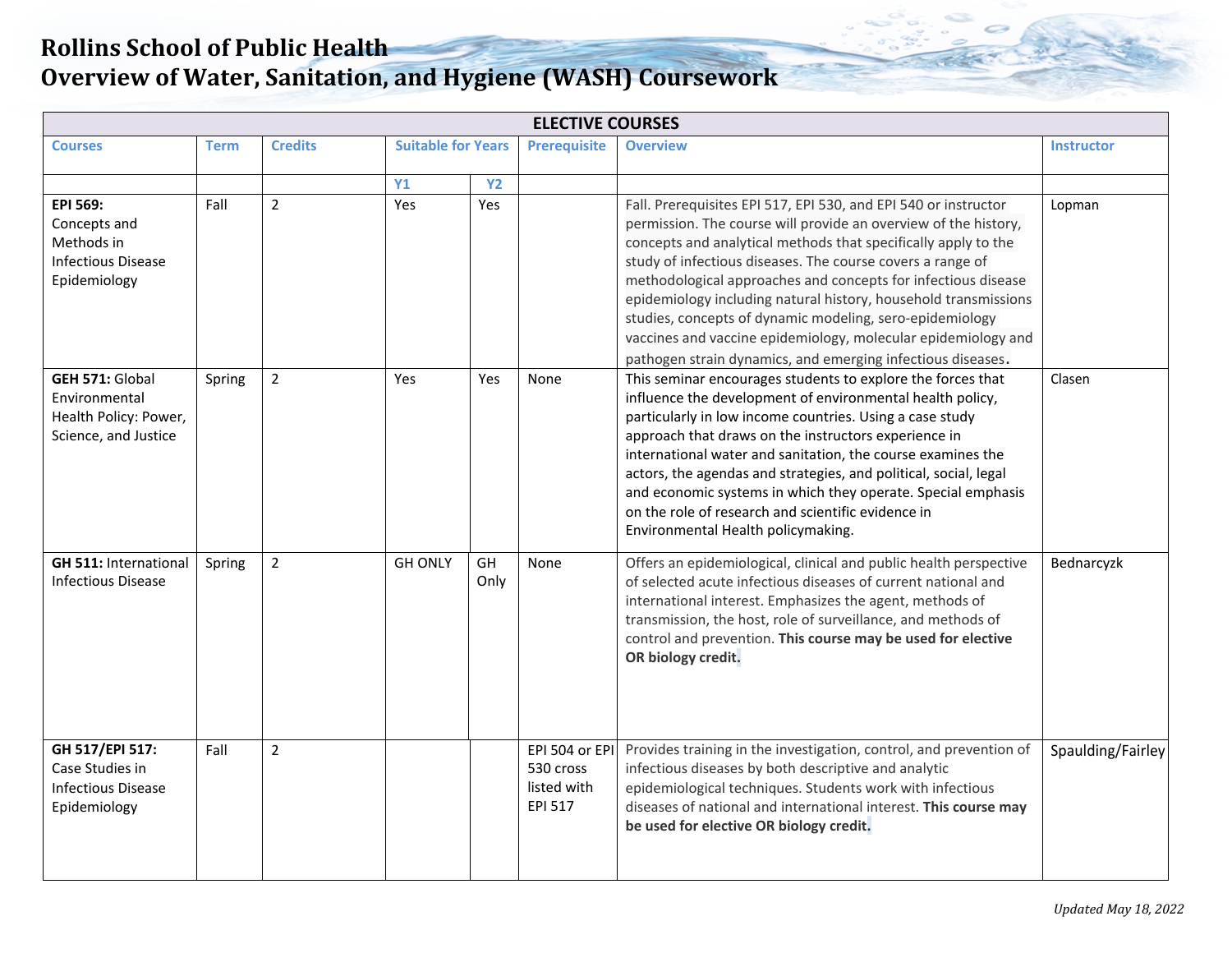| <b>ELECTIVE COURSES</b>                                                    |                  |                |                                                  |           |                                                         |                                                                                                                                                                                                                                                                                                                                                                                                                                                                                                                                                                                    |                   |  |  |  |  |
|----------------------------------------------------------------------------|------------------|----------------|--------------------------------------------------|-----------|---------------------------------------------------------|------------------------------------------------------------------------------------------------------------------------------------------------------------------------------------------------------------------------------------------------------------------------------------------------------------------------------------------------------------------------------------------------------------------------------------------------------------------------------------------------------------------------------------------------------------------------------------|-------------------|--|--|--|--|
| <b>Courses</b>                                                             | <b>Term</b>      | <b>Credits</b> | <b>Suitable for Years</b><br><b>Prerequisite</b> |           |                                                         | <b>Overview</b>                                                                                                                                                                                                                                                                                                                                                                                                                                                                                                                                                                    | <b>Instructor</b> |  |  |  |  |
|                                                                            |                  |                | <b>Y1</b>                                        | <b>Y2</b> |                                                         |                                                                                                                                                                                                                                                                                                                                                                                                                                                                                                                                                                                    |                   |  |  |  |  |
| GH 518 / EPI 562:<br><b>Emerging Infectious</b><br><b>Diseases</b>         | Spring           | $\overline{2}$ | Yes                                              | Yes       | EPI 504 or EPI<br>530 or<br>permission of<br>instructor | Spring. Prerequisite/concurrent: EPI 504 or EPI 530 or<br>permission of instructor. Previous course work in microbiology<br>strongly preferred. Examines factors that contribute to the<br>emergence and re-emergence of infectious diseases, and<br>provides a framework for assessing the public health threat<br>from infectious diseases and for recommending an appropriate<br>response. Fundamental principles of infectious disease<br>surveillance and epidemiology, as well as pathogenesis, are<br>addressed. This course may be used for elective OR biology<br>credit. | Fridkin           |  |  |  |  |
| GH 529: Water and<br>Sanitation in<br>Developing Countries                 | Fall             | $\overline{2}$ | Yes,<br>preferred                                | Yes       | None                                                    | Lecture-style introductory class with global perspective;<br>provides overview of WASH challenges, and describes<br>approaches and technologies for WASH programming. Includes<br>6- week field and lab hands-on water sampling and testing<br>project. Valuable preparation for students who are planning a<br>WASH-related GFE or<br>Practicum.                                                                                                                                                                                                                                  | Moe               |  |  |  |  |
| <b>INFO 532: Principals</b><br>of Geographic<br><b>Information Systems</b> | Fall &<br>Spring | $\overline{2}$ | Yes                                              | Yes       | <b>INFO 530</b>                                         | This course introduces the use of geographic information systems<br>(GIS) in the analysis of public health data. We develop GIS skills<br>through homework, quizzes, and a case study. Specific skills<br>include map layouts, visualization, and basic GIS operations such<br>as buffering, layering, summarizing, geocoding, digitizing and<br>spatial queries.                                                                                                                                                                                                                  | Edwards           |  |  |  |  |